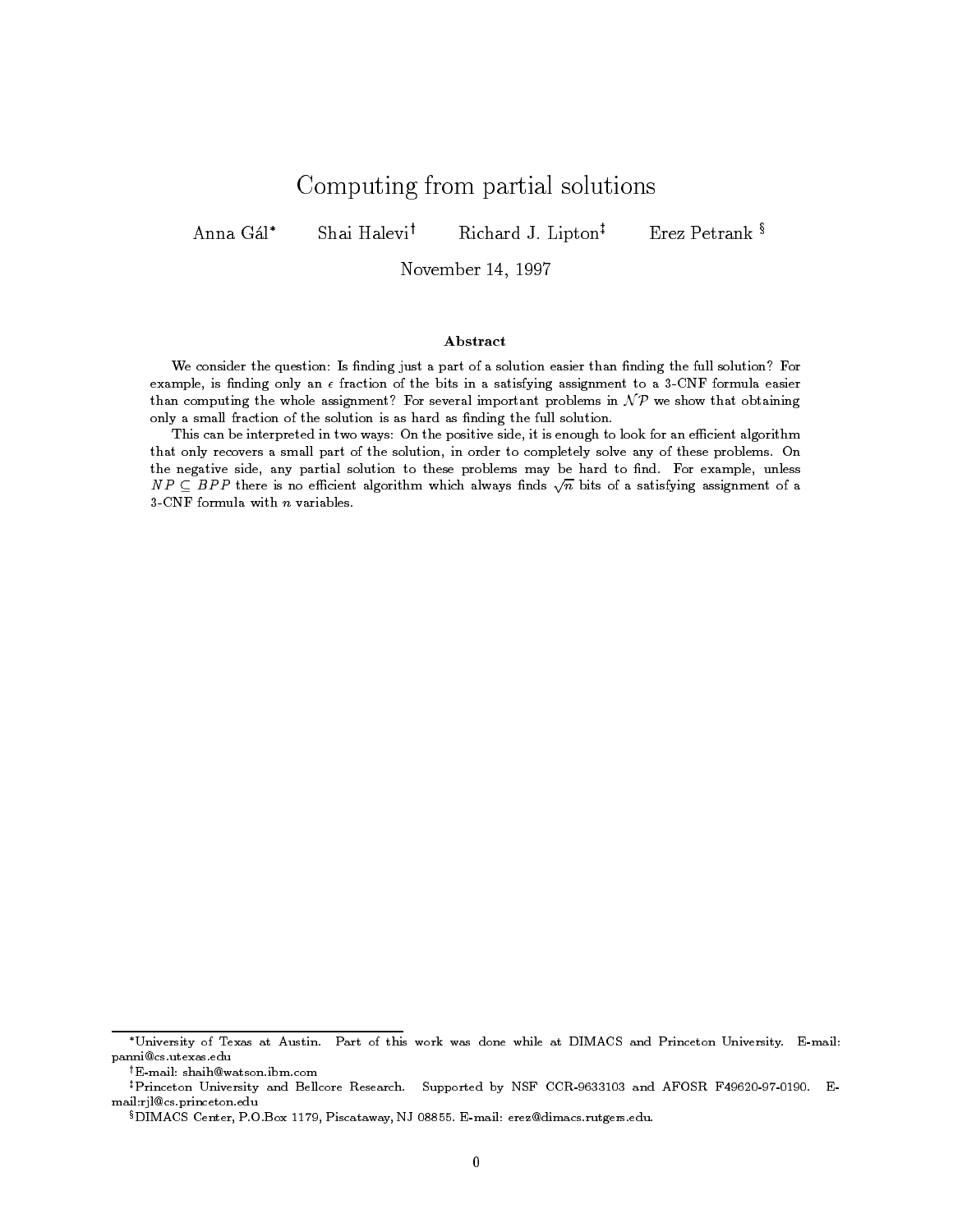### Introduction  $\mathbf{1}$

 ${\bf 1}\quad {\bf Introduction} \nonumber$ Is it easier to find parts of the solution than getting it all? We ask this question for several famous  ${\cal NP}$ problems, including 3-SAT, Graph Isomorphism, the Shortest Lattice Vector problem, Graph 3-Colorability, Vertex Cover and Clique. For all these problems we show that retrieving parts of the solution is as hard as retrieving it all. This is true even if the algorithm may choose which parts of the solution it is going to retrieve

This question can be viewed in various ways. First, it has immediate application to the search for efficient algorithms for these problems: Suppose, for example, that one wishes to solve Graph Isomorphism. Our results imply that instead of looking for a method for constructing the whole isomorphism, it is sufficient to find a method that can construct just a small part of it. Namely, we show that if there is an efficient procedure which constructs a small part of the isomorphism, then we can use it to efficiently find the entire solution. We stress that for our construction, it is not enough that the efficient procedure returns an isomorphism between small sub-graphs. Instead it must return such an isomorphism which is a part of a full isomorphism between the two graphs

A second view on this question is as an issue in fault tolerance Suppose that a solution to a computational problem is sent to us on a channel that omits parts of the messages Can we recover the full solution if we only receive parts of it- In this work we prove a positive answer for all the problems mentioned above by specifying omissioncorrecting algorithms for these problems We stress that the obvious solution of wrapping the answer by a layer of erasure code does not fit in our framework, since we are interested in the resilience of the computational problem itself. Instead, we use *erasure-resilient reductions*, where in order to tolerate omissions we generate (one or more) different instances of the problem, and use the partial answers to these modified instances to recover the full solution to the original instance. In a sense, these erasureresilient reductions can be seen as a way to encode an erasure code in a "natural" manner. However, the results which we obtain are surprisingly stronger than just adding an erasure code on top of the solution: We obtain resistance to erasure of nearly all the answer, whereas standard erasure codes (with sub-exponential expansion) can only deal with erasure of some constant fraction.

Another contribution of our work is providing robust proofs of membership. For example, in the 3-SAT case, we present an efficient algorithm which on input  $\phi$ , outputs a new formula  $\phi'$ , such that retrieving even a small part of the satisfying assignment to  $\phi'$  allows reconstructing a satisfying assignment to  $\phi$ . This immediately suggests a very robust proof that  $\phi$  has a satisfying assignment: The assignment to  $\phi'$ ! Any (large enough) fraction of the satisfying assignment to  $\phi'$  allows efficient construction of a complete satisfying assignment to Thus from small parts of the robust proof one may reconstruct a full proof for Any (large enough) fraction of the satisfying assignment to  $\phi'$  allows efficient construction satisfying assignment to  $\phi$ . Thus, from small parts of the robust proof, one may reconstruct the membership of  $\phi$  in 3-SA the membership of  $\phi$  in 3-SAT. Furthermore, since 3-SAT is NP-complete and since Cook's reduction [7] is witness preserving, this can be used as a procedure to obtain robust proofs for membership in any  $\mathcal{NP}$ language. Note the difference between these robust proofs and PCP proofs such as the ones in [3, 4]. In our case an adversary may choose the bits that we get to see and still we must be able to reconstruct the full witness, whereas the verifier of a PCP proof chooses the bits of the proof that he reads (usually randomly) and only has to verify the validity of the proof.<sup>1</sup>

#### $1.1$ Summary of results

Our results can be summarized as follows

 $S_A$  satisfactor  $S_A$  is possible to construct it is possible to construct it is possible to construct it is possible to construct it is possible to construct it is possible to construct it is possible to construct it is in probabilistic polynomial time another formula  $\phi^{(1)}$ variables (with  $|\phi'| = |\phi| + n^{O(1)}$ ), such that with probability almost 1, given any  $N^{\frac{1}{2}+\epsilon}$  bits from a satisfying assignment to  $\phi'$ , one can efficiently construct a satisfying assignment to  $\phi$ . See Theorem 1 in Section 2.3.

We would like to stress the surprising strength of this result: recall that standard erasure codes that have sub-exponential expansion can only deal with erasure of less than half of the bits, whereas in this computational model we can deal with erasure of nearly all the bits

 $^1$  Note that for the shortest lattice vector, the view of our theorem as a robust proof is not relevant, since we are dealing with a co $\mathcal{NP}$  type question.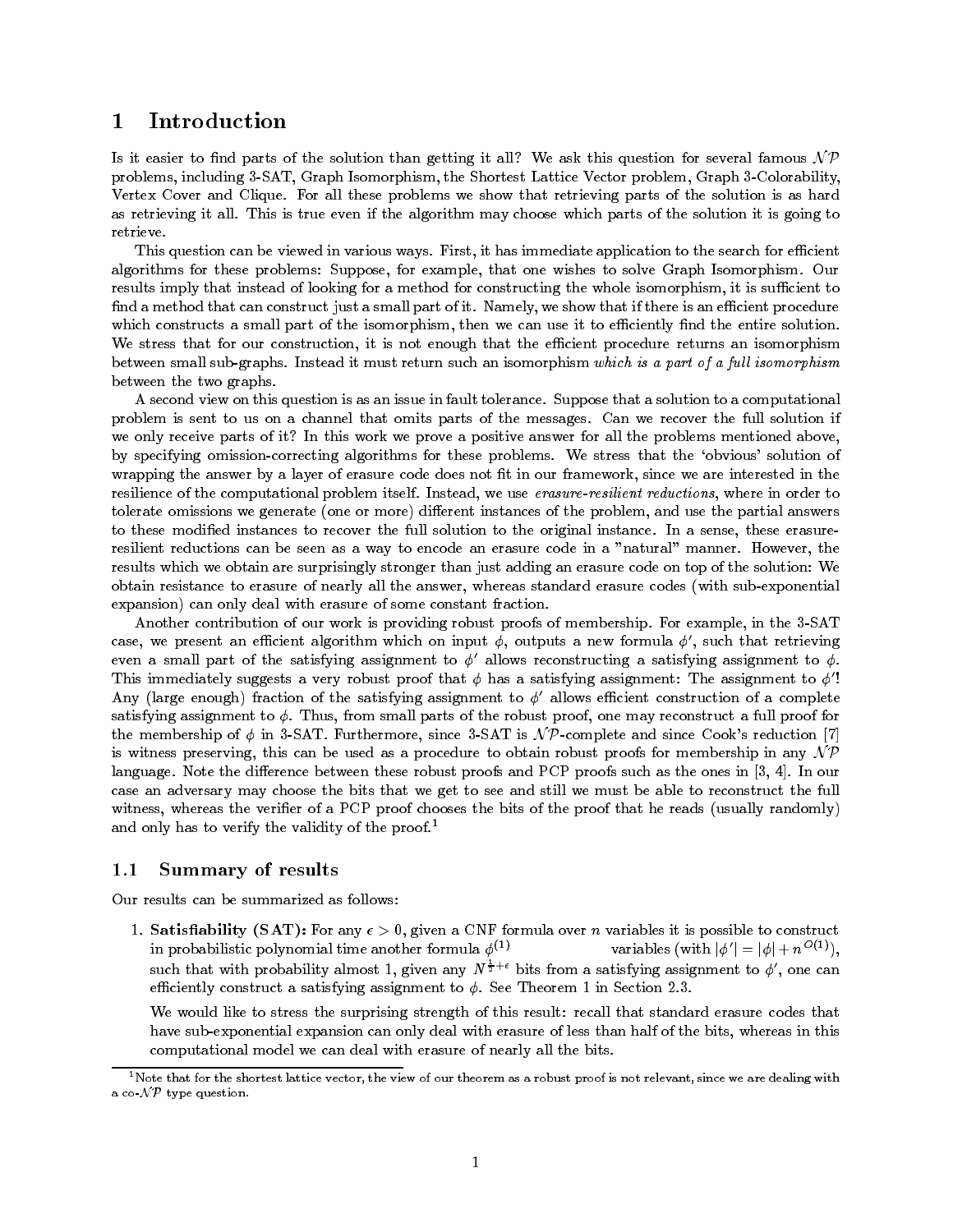- ar a there as there phism Gi-There is a deterministic polynomial time procedure that on a given that  $\alpha$ pair of graphs  $(G, H)$  constructs adaptively  $\ell = poly(n)$  oracle queries  $(G_1, H_1), \ldots, (G_\ell, H_\ell)$  such that if on each query the oracle answers with a map on only  $O(\log n)$  of the vertices (which is a part of an isomorphism between the two graphs in this query), then the procedure finds an isomorphism between  $G$  and  $H$ . See Theorem 3 in Section 3.
- 3. Shortest Lattice Vector (SLV): Consider the following problem: Given a basis  $B_{m \times n}$  for some real lattice  $L(B) = \{Bx : x \in \mathbb{Z}^n\} \subset \mathbb{R}^m$ , find the shortest vector (in the  $L_2$ -norm) in the lattice. We present an efficient probabilistic procedure to construct a basis  $B'_{M\times n}$  for a lattice  $L(B')$  such that, with probability almost 1, given any  $\mathbb{M}^{\epsilon}$  entries in the shortest non-zero vector in  $L(B')$  we are able to find a shortest vector in the original lattice  $L(B)$  in time polynomial in m. The constant  $\epsilon$  is any constant  $\epsilon > 0$  and  $M = \max\{2m, \lceil m^{1/\epsilon} \rceil \}$ . See Theorem 4 in Section 4.
- 4. Other  $N \mathcal{P}$ -complete problems: Using our results for  $SAT$  we can prove the following type of result for several other  $\mathcal{NP}$ -complete problems, including Graph 3-Colorability, Vertex Cover and Clique (and Independent Set).

Suppose that we have access to an oracle for a given problem L. Given an instance X of size n of the problem  $L$ , we can efficiently construct a probabilistic query  $\Lambda^+$  of size  $N^-=n^{<\Lambda^+}$  to the oracle for  $L$  such that, with probability almost 1, from any (large enough) polynomial fraction of a witness for  $X' \in L$  one can efficiently construct a witness for  $X \in L$ . The exact polynomial fraction that we need differ between the problems. For the Clique problem (and Independent Set) it is sufficient to get a  $(1/N^{\epsilon})$ -fraction of the answer for any  $0 < \epsilon < 1/2$ . For Graph 3-Colorability and Vertex Cover, we need to get a  $(1/N^{\epsilon})$ -fraction of the answer for  $0 < \epsilon < 1/8$ .

The proof of these results is based on the structure of the reductions from SAT to these problems need to get a (1/10 )-rraction or the answer for  $0 < \epsilon < 1/8$ .<br>The proof of these results is based on the structure of the reductions from 3-SAT to these problems.<br>It seems that many NP-complete problems have reductions wi apply to other problems In this extended abstract we illustrate our methods by a formal proof of the above result for Graph 3-Colorability. See Theorem 5 in Section 5.

The same approach can also be applied to the Hamiltonian-path and Tripartite-matching problems, but the parameters of the reduction are worse than for the other problems (namely, we can only tolerate erasure of some small constant fraction of the answer). In this extended abstract we do not discuss these problems

We note that while there are many problems for which we can prove that only some fraction of the solutions are needed, we yet do NOT have a general method for proving such results, and instead need to work on a problem-by-problem basis. In particular, there does not yet seem to be a single master theorem that would imply all these results

### $1.2$ Further motivation

Cryptographic applications. An important question in cryptography is the relation between obtaining partial information about a secret and computing the whole secret. Indeed, this is the question that underlies the notion of hard-core bits of cryptographic functions (see, e.g.,  $[6, 5, 9]$ ). Our results are in the same spirit, thus providing some more insight into this interesting question

Structural complexity. An important theme in structural complexity is to study the power of different kinds of oracles Essentially one can view our results as shedding light on the power of oracles that only supply part of the answers.

# 1.3 Organization

In Section 2 we deal with the 3-SAT problem, in Section 3 we present our results on the Graph Isomorphism problem, in Section 4 we discuss the Shortest Lattice Vector problem and in Section 5 we illustrate how to get similar results for certain  $\mathcal{NP}$ -complete problems by a proof for Graph 3-Colorability.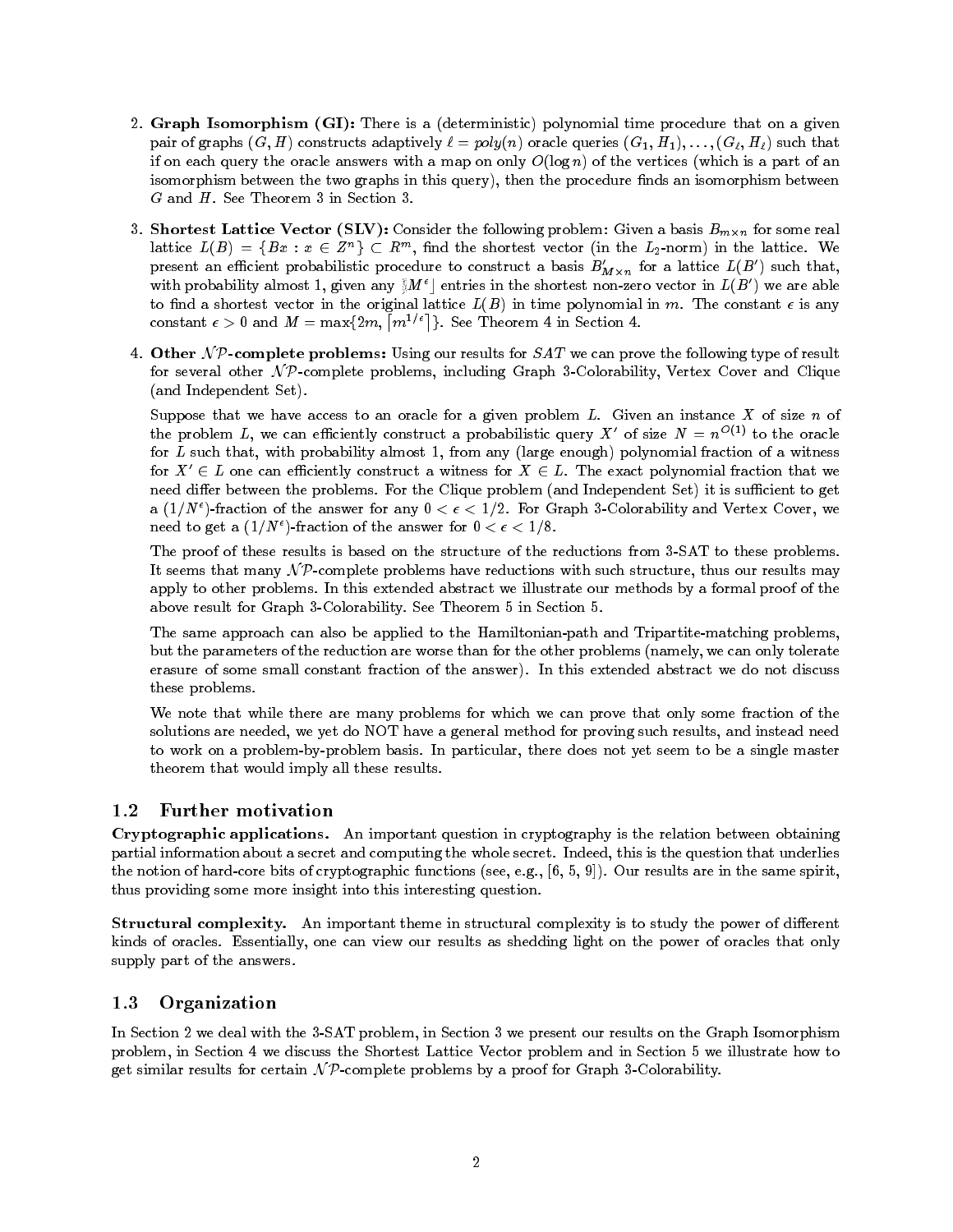### Satisfying assignments to CNF formulae  $\overline{2}$

Below we prove that any CNF formula  $\phi$  can be encoded in another formula  $\phi'$ , in such a way that given even a small fraction of the bits in a satisfying assignment to  $\phi'$ , it is possible to recover a full satisfying assignment to  $\phi$ . Formally,

Theorem For any - - there exist an ecient probabilistic algorithm Encsat- and an ecient deter ministic algorithm  $\text{Rec}_{sat}$  such that

- 1. If  $\varphi$  is a CNF formula over n variables, then  $\varphi~=~\text{ENC}_{sat}(\varphi)$  is a CNF formula over  $N~=~n^{2/3}$ variables, with  $|\phi'| = |\phi| + n^{O(1)}$ .
- 2. With probability  $1-2^{-n}$  (over the coins of  $\text{ENC}_{sat}$ ), the formula  $\phi'$  has the following property: If s' is any assignment to  $N^{\frac{1}{2}+\epsilon}$  of the variables in  $\phi'$  which can be extended to a full satisfying assignment, then  $\text{Rec}_{sat}(\phi, \phi', s')$  is a satisfying assignment for  $\phi$ .

For some applications, it might be useful to have a deterministic transformation  $Enc_{sat}$ . In this case we can show the following weaker result

Theorem For any - - there exist ecient deterministic algorithms Encsat Recsat such that

- 1. If  $\varphi$  is a CNF formula over n variables, then  $\varphi$   $\, =\,$  ENC<sub>sat</sub>( $\varphi$ ) is a CNF formula over  $N\, =\, n$   $\sim$   $\, \sim$ variables, with  $|\phi'| = |\phi| + n^{O(1)}$ .
- $z.$  If  $s$  is any assignment to  $(\frac{\pi}{2}+\epsilon)$  iv of the variables in  $\phi$  which can be extended to a full satisfying assignment, then  $\texttt{REC}_{sat}(\varphi,\varphi\;,\;s\;)\;$  is a satisfying assignment for  $\varphi$ .

(We note that it is possible to extend Theorem 2 to  $\epsilon = o(1)$ . In particular, the proof given in the sequel goes through as long as  $\epsilon = \alpha(N - 1 - 1)$ .

#### 2.1 Failure of a naive solution

Trying to prove the theorem above, the following solution comes to mind. Fix some efficiently computable erasure code  $E$  that can decode in the presence of up to  $(\frac{1}{2}-\epsilon)$ -fraction of erasures. Then, given a CNF formula x xn construct a polynomial size circuit CE that on input x xn y y checks that  $\vec{y}$  is a proper encoding of  $\vec{x}$  using the code E. Next, use the standard Cook reduction [7] to (efficiently) transform the circuit  $C_E$  into a CNF formula  $\phi_E$ , and finally set  $\phi' = \phi \wedge \phi_E$ . Now, any satisfying assignment to  $\phi'$  must also satisfy  $\phi$ . Moreover, since E is an erasure code, then as long as we get more than half of the bits, we should be able to recover the full assignment.

Unfortunately this solution does not work The problem is that the standard transformation of Boolean circuits into CNF formulas introduces additional temporary variables  $z_1, \ldots, z_m$  on top of the original variables  $x_1, \ldots, x_n, y_1, \ldots, y_\ell$ , and the number of these new variables is linear in the size of the circuit (and thus, polynomial in  $n + \ell$ ). Therefore, a partial assignment to  $\varphi$  -may give values to many of the  $z_i$  s and to only as very small number of the yields  $\mathcal{J}_k$  as or  $\mathcal{J}_k$  as  $\mathcal{J}_k$ 

# First attempt: Erasure of nearly half of the bits

Although the naive solution above does not work, it can be modified to prove Theorem 2 which deals with erasure of (a bit less than) half of the variables. This is done using some "padding" tricks. The same padding technique will later be used in the proof of Theorem

We start by stating the existence of good deterministic constructions of erasure codes. Perhaps the simplest construction is due to Alon [1], in which a Reed-Solomon code is concatenated with the simplex binary code. The result (with the appropriate setting of the parameters) is summarized in the next proposition.

**Proposition 2.1** ([1]) There exists a binary linear code with codewords of size n and dimension  $k > \sqrt{n}$ , which can correct up to  $n(\frac{1}{2}-\epsilon)$  erasures for any  $\epsilon>0$ . Encoding and decoding can be done in polynomial time (in  $n$ ).

<sup>-</sup> in fact, this construction can handle even  $\epsilon = o(1)$  , opecifically, it works for  $\epsilon = \Omega(n^{-1/3})$  .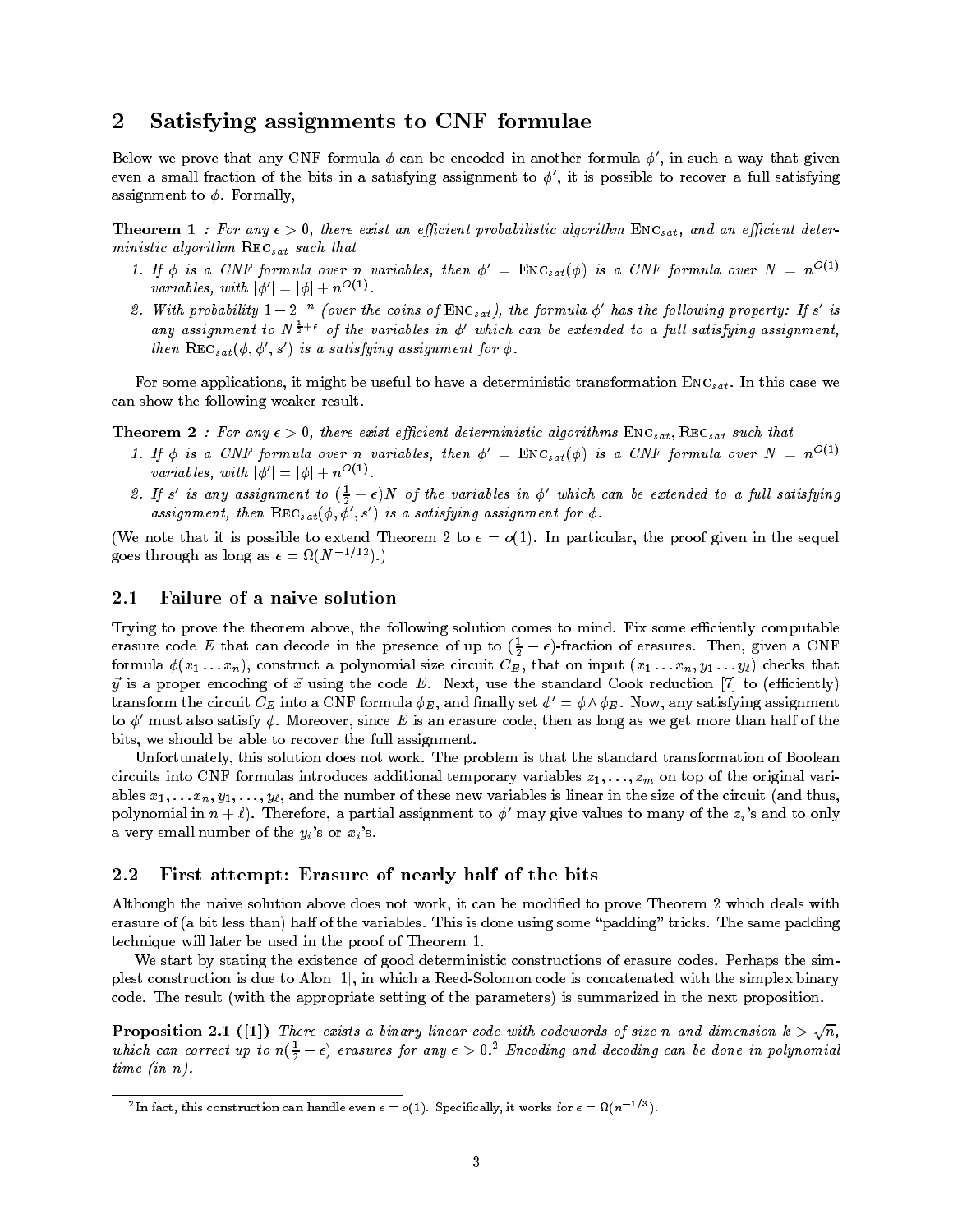**Proof of Theorem 2.** We augment the naive solution from above in a way that ensures a vast majority of "useful variables" in the new formula  $\phi'$ , and just a handful of "unuseful" (or temporary) variables. Thus any assignment to slightly more than half of these variables would enable recovery of the full assignment

Intuitively, we start from the same formula as in the naive solution, and then "replicate" the useful variables until they become the vast majority. To do that, we use the observation that it is possible to check equality of two variables using a CNF formula without adding any temporary variables: To check that  $a = b$ , we just need to add the terms  $(a - \overline{b}) \wedge (b - \overline{a})$  to the formula. A more detailed description follows:

Let  $C_E(x_1 \ldots x_n, y_1 \ldots y_\ell)$  be a Boolean circuit that checks that  $\vec{y} = E(\vec{x})$ , where E is the erasure-code from Proposition 2.1. By the properties of this code, it is sufficient to set  $\ell = n$  . Moreover, since this is a linear code, it can be represented by an  $\ell \times n$  Boolean matrix, and thus the size of the circuit  $C_E$  can be as small as  $\ell n$ . Thus, we can transform  $C_E$  into a CNF formula using only  $\ell n = n^*$  temporary variables.  $D$  and the resulting CNF formula by FD  $(\alpha_1,\ldots,\alpha_N)$  yn  $\alpha_1,\ldots,\alpha_N$  ,  $\alpha_1,\ldots,\alpha_N$ 

We now use padding to replicate the  $y_i$ 's. For each variable  $y_i$  we introduce  $n^2-1$  new variables  $y_i^1,\ldots,y_i^{n^--1},$  and add clauses to make sure that  $y_i=y_i^j$ . Namely, for each  $i=1,\ldots,n^2, \; j=1,\ldots,n^2-1,$ we have the two clauses  $(\overline{y_i}-y_i')\wedge (y_i-y_i')$ . Denote the formula which consists of these  $2n^2(n^2-1)$  clauses by  $\phi_{ea}$ . Then, we set

$$
\phi' = \phi \wedge \phi_E \wedge \phi_{\mathit{eq}}
$$

The CNF formula  $\phi'$  has  $N = n + n^4 + n^3$  variables (*n x*-variables,  $n^4$  *y*-variables, and  $n^3$  *z*-variables). We how show that from any  $(\frac{1}{2} + \epsilon)N$  of the bits of a satisfying assignment to  $\varphi$  , we can retrieve x. By the setting of the parameters above, we get

$$
\left(\frac{1}{2} + \epsilon\right)N = \left(\frac{1}{2} + \epsilon\right)(n + n^4 + n^3)
$$
  
>  $n + n^3 + \left(\frac{1}{2} + \epsilon - \frac{1}{n} - \frac{1}{n^3}\right)n^4$   
>  $n + n^3 + \left(\frac{1}{2} + \frac{\epsilon}{2}\right)n^4$  (for large enough n)

Since there are at most  $n^3$  z-variables and at most n x-variables, then we must have an assignment to at least  $(\frac{1}{2} + \frac{\epsilon}{2}) n^4$  of the y-variables. Since each  $y_i$  has exactly  $n^2$  copies, we must have an assignment to at least  $(\frac{1}{2}+\frac{\epsilon}{2}) n^2$  different  $y_i$ 's and this is enough to use the decoding algorithm and decode the satisfying assignment  $\vec{x}$  of the formula  $\phi$ .

Remark. Note that although the padding can be enhanced to deal with more erasures, there are no codes with polynomial expansion which are able to correct  $n/2$  erasures or more (see [11, Eq. (4) on Page 43]).

#### 2.3 Erasures of nearly all the bits

We now show how to overcome erasures of all but  $n^{\frac{1}{2}+\epsilon}$  of the bits in a satisfying assignment. This is surprisingly better than the correction ability of erasure codes. However, we note that we are in fact in a much better position than in the case of a generic erasure code, since we can verify the answer, by checking if it satisfies the given CNF formula  $\phi$ . Therefore, if we manage to reduce the number of "candidate solutions" to a polynomial in  $n$ , we can then go over all of them until we find the right one.

**Proof of Theorem 1.** The outline of the proof is as follows. We first show that if we have polynomial number of random linear equations in n variables, then any "sufficiently large" subset of these equations is of dimension at least  $n - O(\log n)$ , and thus leaves only a polynomial number of candidate solutions to the entire equation system. This, together with the ability to verify solutions, yields an "erasure-code" with the entific equation system. This, together with the ability to verify solutions, yields an erasure-code with the<br>ability to correct up to  $n - \sqrt{n}$  erasures. We then use the construction from the previous subsection with this "improved code", thus yielding the needed result.

The probabilistic transformation. Let  $\epsilon$  be any positive constant, and denote  $c = 2/\epsilon$ . Given a CNF formula over n variables  $\phi(x_1 \ldots x_n)$ , we start by choosing uniformly at random an  $n^c \times n$  Boolean matrix B. (The matrix B plays a role similar to that of the generating matrix for the erasure code from the proof of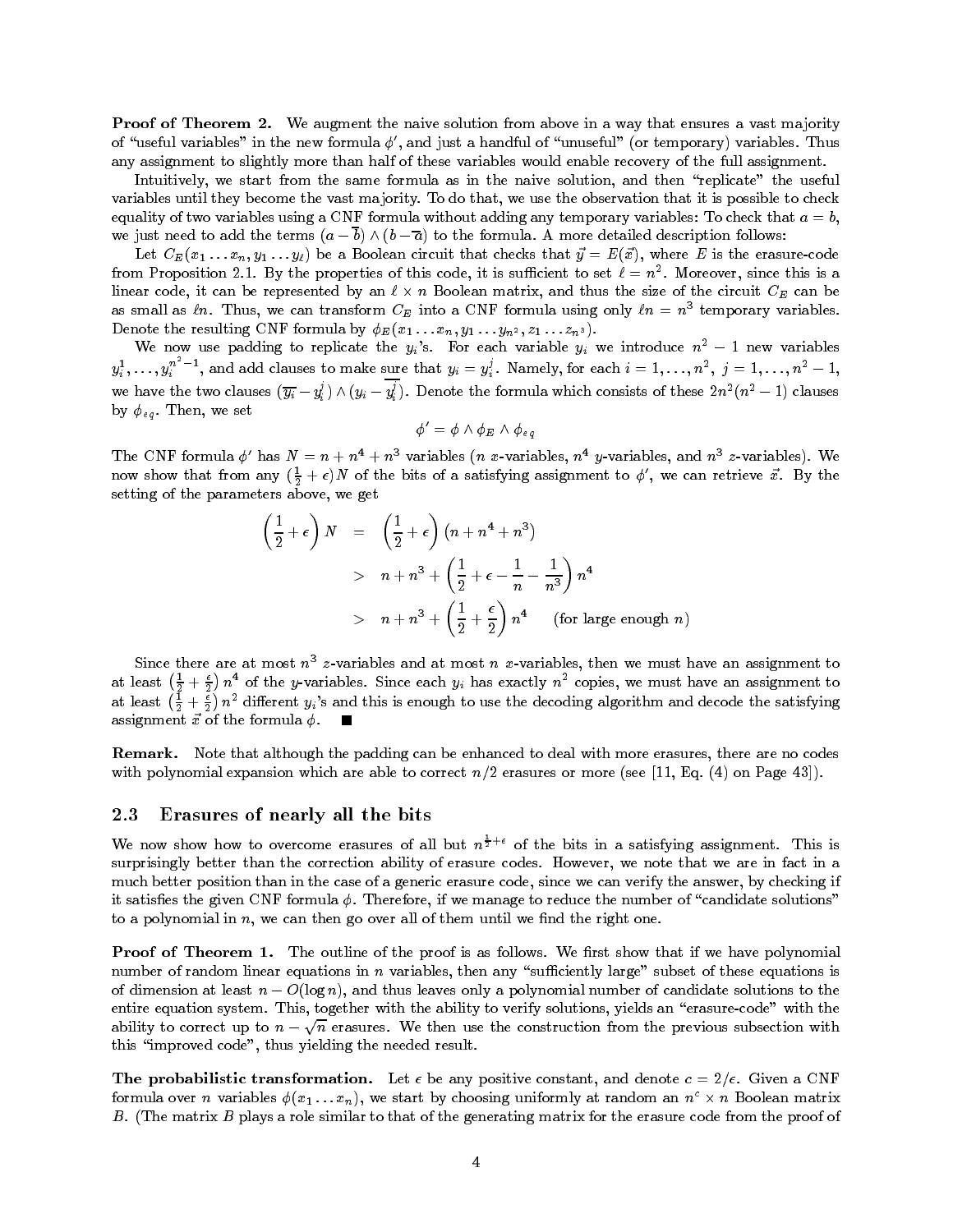Theorem 2.) Let  $C_B(x_1 \ldots x_n, y_1 \ldots y_n)$  be a circuit which verifies that  $\vec{y} = B\vec{x}$ . Using the nice structure of linear equations, we can actually write  $C_B$  as a CNF formula using only  $n^{c+1}$  temporary variables. Denote the resulting formula by  $\phi_B(x_1 \ldots x_n, y_1 \ldots y_n) \ldots z_n \epsilon+1}$ .

We now use the same padding trick as in the proof of Theorem 2. Namely, for each variable  $y_i$  we introduce additional  $n^c-1$  new variables  $y_i^j$   $(j=1 \ldots n^c-1),$  and we encode the equalities  $y_i = y_i^1 = \ldots$  in a CNF formula  $\phi_{eq}$ . (Recall that for all  $i, j, \phi_{eq}$  contains the two clauses  $(\overline{y_i}-y_i')\wedge (y_i-y_i')$ .) Finally we set  $\phi' = \phi \wedge \phi_B \wedge \phi_{eq}$ , thus obtaining a formula over  $N = n + n^{2c} + n^{c+1}$  variables  $(n x$ -variables,  $n^{2c}$  y-variables and  $n^{c+1}$  z-variables).

Dealing with big erasures in the resulting formula. Next we show that (with high probability over the choice of B), it is possible to recover a satisfying assignment for  $\phi$  from any  $N^{\frac{1}{2}+\epsilon}$  bits in a satisfying assignment for  $\phi'$ . By the setting of the parameters above we have

$$
N^{\frac{1}{2}+\epsilon} = (n + n^{2c} + n^{c+1})^{\frac{1}{2}+\frac{2}{c}}
$$
  
\n
$$
> n^{2c(\frac{1}{2}+\frac{2}{c})}
$$
  
\n
$$
= n^{c+4}
$$
  
\n
$$
\geq n^{c+3} + n^{c+1} + n \quad \text{(for large enough } n\text{)}
$$

Since we have only  $n$   $x$  's and  $n$  ' '  $z$  's, this means that we are left with at least  $n$  ' '  $y$ -variables. Since each of these variables has exactly  $n^\circ$  copies, then we must have the value of at least  $n^\circ$  different  $y_i$  s.

Denote the partial vector of the known  $y_i$  s by  $y$  , and denote by  $B$  the sub-matrix of  $B$  which is induces by taking only the rows which correspond to the known  $y_i$  s. This gives us the linear system  $B\ x = y$  . We next show that with probability of at least  $1-2^{-n}$ , the rank of B is at least  $n-2c\log n$ . Hence, the number of candidate solutions is at most  $n^{-\epsilon}$ , and we can use exhaustive search to check which of them satisfies the original formula  $\phi$ .

So it remains to show that when we choose at random an  $n^c \times n$  binary matrix B, then with probability at least  $1-2^{-n}$ , every  $n^3 \times n$  sub-matrix of B has rank of at least  $r = n - 2c \log n$ . We prove this by a

- The number of  $n^3 \times n$  sub-matrices of B is  $\binom{n^c}{n^3}$ .  $n < n^{cn^{\circ}} = 2^{(\textit{c} \log n)n^{\circ}}.$ 
	- The number of r-dimensional subspaces of  $Z_2^n$  is at most  $2^{n^2}$  (since every subspace, and in particular every r-dimensional subspace, can be defined by an  $n \times n$  matrix).
	- For any fixed subspace of dimension r and any fixed row of B, the probability that this row belongs to that subspace is exactly  $2^{r-n} = 2^{-2c \log n}$ . Thus, the probability that the row space of a fixed  $n^3 \times n$ sub-matrix of B is contained in this fixed r-dimensional subspace is exactly  $2^{-2(c \log n)n}$ .

Using the union bound, we get

$$
\begin{aligned} &\Pr[\exists \text{ sub-matrix } B'_{n^3 \times n} \text{ of rank } \leq r] \\ &\leq \sum_{B'_{n^3 \times n}} \sum_{r-\text{dimensional } V} \Pr[\text{row space of } B' \text{ is contained in } V] \\ &< 2^{(c \log n)n^3} \cdot 2^{n^2} \cdot 2^{-2(c \log n)n^3} = 2^{n^2 - (c \log n)n^3} &< 2^{-n} \end{aligned}
$$

### $\bf{3}$ Graph Isomorphism

We consider the graph isomorphism problem: given two isomorphic graphs  $G$  and  $H$  on  $n$  vertices find an isomorphism between them. We study the complexity of the graph isomorphism problem assuming that we have access to an oracle that provides us with a partial isomorphism on a subset of certain size of the vertices for arbitrary isomorphic pairs of graphs. We stress that the partial isomorphism which is provided by the oracle must be part of a complete isomorphism between the graphs  $G$  and  $H$ .

We use the notation  $G \sim H$  for G isomorphic to H. We denote the vertex set of a graph G by  $V(G)$  and the edge set of G by  $E(G)$ .

We prove the following.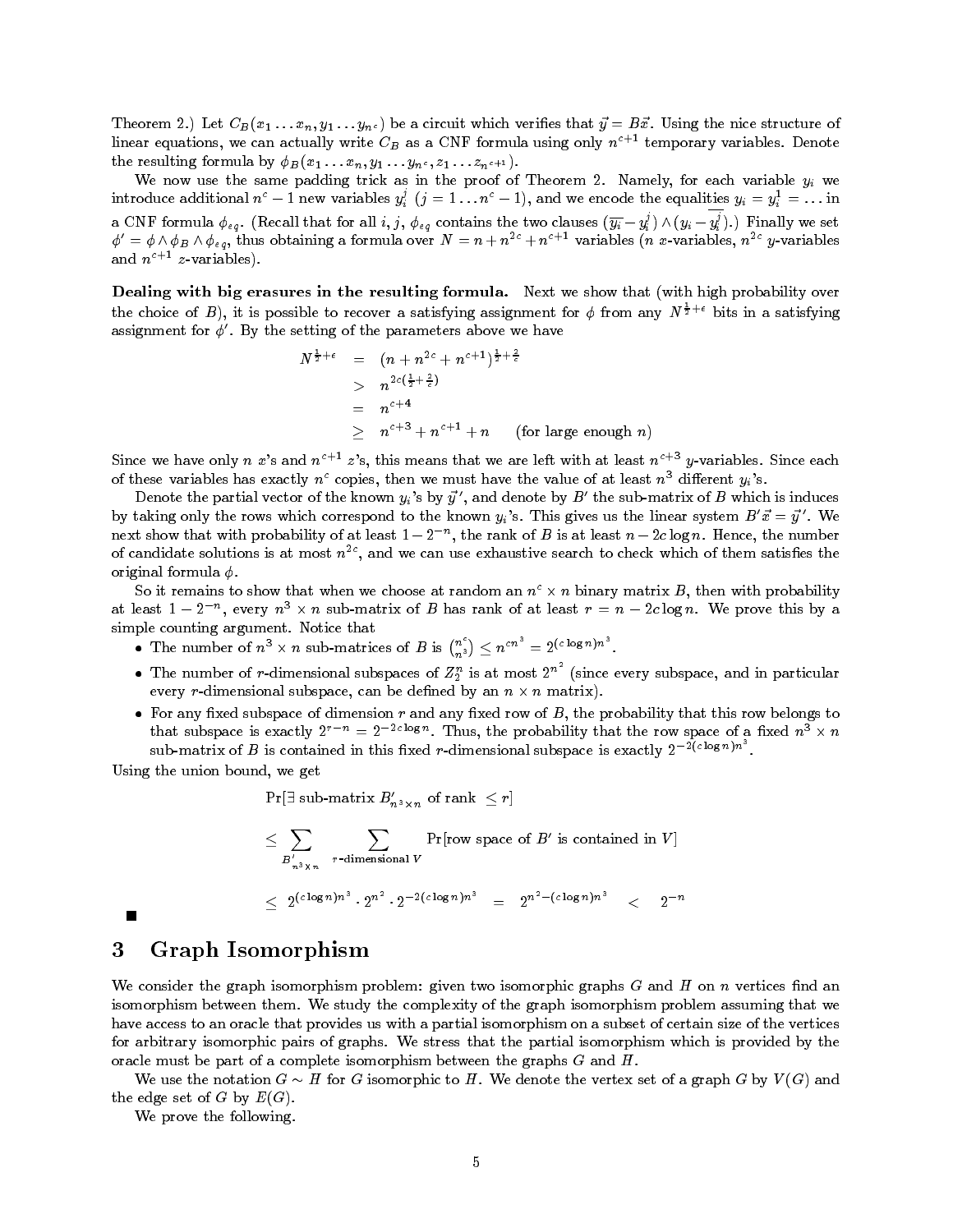

Figure 1: the graphs  $A_l$  and  $B_l$ . Note that  $A_l$  contains one vertex of degree  $l-1$ , one of degree 5, two of degree 4, and all the vertices have degree 3.

Theorem Suppose we have access to an oracle that given any two isomorphic graphs on m verticesreveals a particle map on at least  $\mathbf{v}$  is speed to some constant and isomorphic interventional and isomorphic to an intervention of an intervention of an intervention of an intervention of an intervention of an interv phism between the two graphs. Then we can solve the graph isomorphism problem for n vertex graphs by a  $a \epsilon$ ierministic algorithm in  $n^{-1-\epsilon}$  time.

**Proof:** The outline of the proof is as follows: Given two isomorphic graphs  $G$  and  $H$ , we first query the oracle on G and H, thus obtaining a partial map on  $t \geq (3 + \epsilon) \log n$  nodes. What we would like to do next is to remove these t nodes from both  $G$  and  $H$ , and then apply the algorithm recursively to the remaining, smaller, graphs. Unfortunately, this does not work, since we have no guarantee that the isomorphism that we get on the remaining graphs will be "compatible" with the isomorphism that we got for the first  $t$  nodes. To overcome this, we do not just remove the  $t$  nodes from the graphs, but instead we replace them with some gadget that will enforce "compatibility" between the isomorphisms. Since this gadget contains less than  $t$ nodes, then the resulting graphs will be smaller, and so the procedure is guaranteed to terminate within at most  $n$  oracle calls. More details follow.

The gadget. Let l be an integer, and let  $A_l$  be a graph on l vertices with the following properties.

- 1.  $A_l$  contains 2l edges,
- 2. Each vertex of  $A_l$  has degree at least 3, and
- 3.  $A_l$  has no non-trivial self automorphisms.

A construction of such a graph (for  $l \geq 7$ ) is depicted in Figure 1(a). We now replace each edge of  $A_l$  by a path of length 2, thus obtaining a graph  $B_l$  on 3l vertices, as depicted in Figure 1(b). In the sequel we refer to the vertices of  $B_l$  which came from  $A_l$  as A-vertices, and to the other vertices of  $B_l$  we refer as middle-vertices.

The algorithm. Let G and H be graphs on n vertices. We begin by querying the oracle on  $(G, H)$ . The answer of the oracle will provide us with a partition of the vertices of both  $G$   $1) \cup V(G)$ and  $V(H) = V(H_1) \cup V(H_2)$ , such that  $t = |V(G_2)| = |V(H_2)| \geq (3 + \epsilon) \log n$ , as well as a partial map between  $V(G_2)$  and  $V(H_2)$  which is part of an isomorphism between G and H. Then we construct a new oracle query  $(G', H')$  as follows.

Below we denote by G the induced subgraph of <sup>G</sup> on <sup>V</sup> G and by H the induced subgraph of <sup>H</sup> on  $V(H_1)$ . Also, denote  $\epsilon' = \epsilon/4$  and let  $l = \lceil (1+\epsilon')\log n \rceil$ . To construct  $G', H'$ , we replace the vertices of  $G_2$ and H  $_{\mu}$  in G and H  $_{\mu}$  respectively by copies of the graph Bl  $_{\mu}$  the vertex sets of the resulting graphs. are

 $V(G') = V(G_1) \cup V(B_1)$  and  $V(H') = V(H_1) \cup V(B_1)$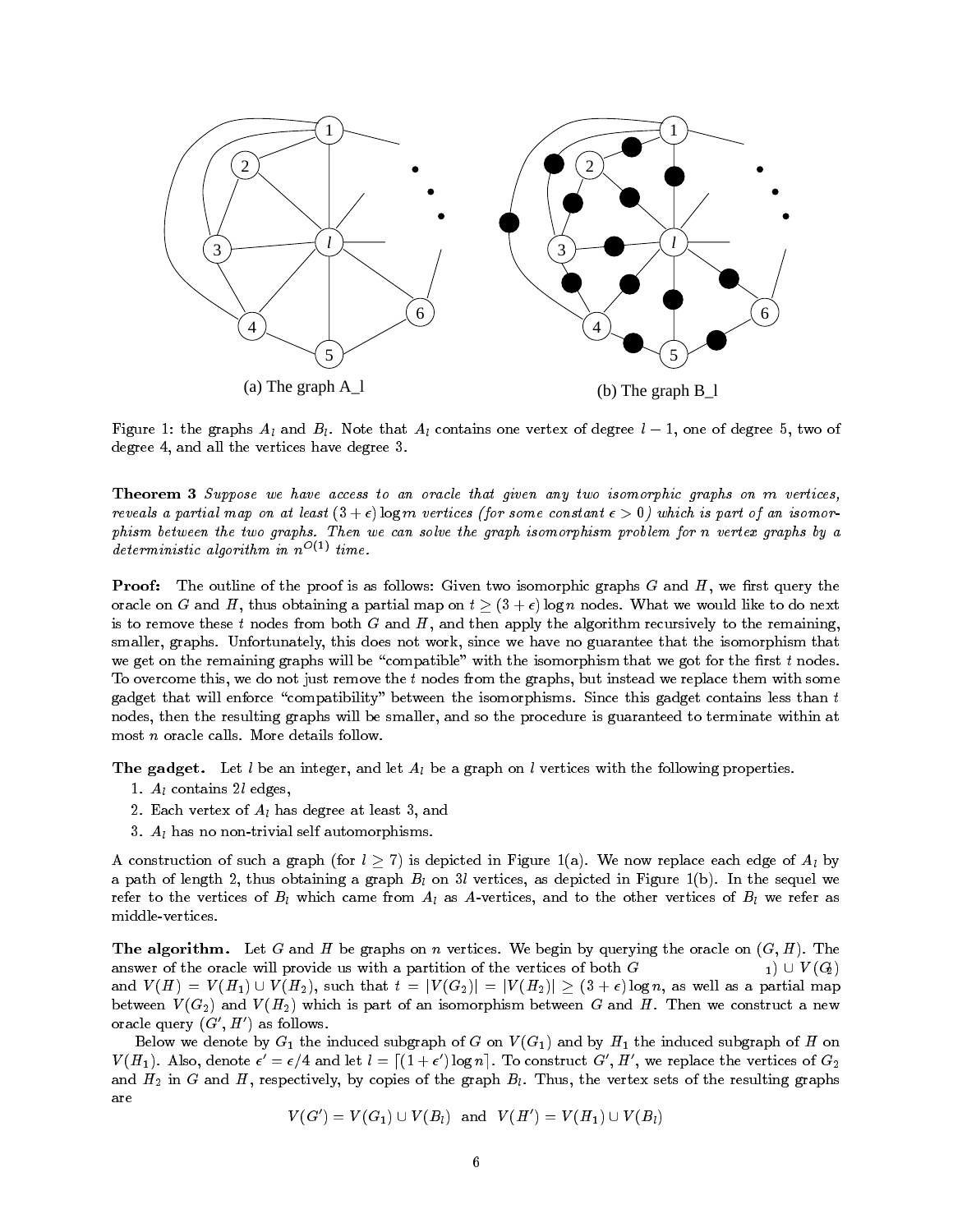Since  $B_l$  contains exactly 3l vertices, then the number of vertices in  $G', H'$  is

$$
n-t+3l\leq n-(3+\epsilon)\log n+3\left\lceil 1+\frac{\epsilon}{4}\log n\right\rceil
$$

The edges of G resp.  $H$  ) consist of the edges of G<sub>1</sub> and B<sub>l</sub> resp.  $H_1$  and B<sub>l</sub> as well as some more edges which connect these components. We refer to these additional edges as "cross-edges". We want the crossedges to have two important properties

- 1. Two vertices in  $V(G_1)$  have the same set of neighbors from  $V(B_l)$  if and only if they had the same set of neighbors in  $V(G_2)$  in the original graph G (and the same holds for H).
- The crossedges shown between the map that we know between G  $_{2}$  and H  $_{2}$  .

We achieve this as follows. Fix an arbitrary labeling of the A-vertices of  $B_l$ . For any vertex  $x \in V(G_1)$ , denote by  $S_x$  the set of its neighbors from  $V(G_2)$  in the original graph G, and consider the collection  $\mathcal{C}_G = \{S_x : x \in V(G_1)\}\.$  Clearly,  $\mathcal{C}_G$  contains at most  $|V(G_1)|$  different subsets of  $V(G_2)$ . We then map denote by  $S_x$  the set of its neighbors from  $V(G_2)$  in the original graph  $G$ , and consider the collection  $C_G = \{S_x : x \in V(G_1)\}$ . Clearly,  $C_G$  contains at most  $|V(G_1)|$  different subsets of  $V(G_2)$ . We then map each subse contains l A-vertices, and therefore the number of subsets of size at least 3 is

$$
2^{l} - 1 - l - {l \choose 2} > 2^{l} - l^{2}
$$
  
\n
$$
\geq 2^{(1+\epsilon')\log n} - ((1+\epsilon')\log n)^{2}
$$
  
\n
$$
= n^{1+\epsilon'} - (1+\epsilon')^{2}\log^{2} n > n > |V(G_{1})|
$$

Similarly, for each vertex  $y \in V(H_1)$  we denote by  $S_y$  the set of its neighbors from  $V(H_2)$  in the original Similarly, for each vertex  $y \in V(H_1)$  we denote by  $S_y$  the set of its neighbors from  $V(H_2)$  in the original graph  $H$ , we consider the collection  $\mathcal{C}_H = \{S_y : y \in V(H_1)\}$ , and map each subset  $S_y \in \mathcal{C}_H$  to a unique subset of size at least 3 of the A-vertices in  $B_l$ . To reflect the map between  $G_2$  and  $H_2$  which was revealed by the oracle, we make sure that if a set  $S_x \subseteq V(G_2)$  is mapped by the answer of the oracle to a set  $S_y \subseteq V(H_2)$ then we map both  $S_x$  and  $S_y$  to the same subset of A-vertices in  $B_l$ .

Now we are ready to define the cross-edges in G' and H'. A vertex  $x \in V(G_1)$  will be connected to each point in the subset of  $V(B_l)$  which has been assigned to  $S_x$ , and similarly a vertex  $y \in V(H_1)$  will be connected to each point of the subset of  $V(B_l)$  which has been assigned to  $S_u$ .

The next call to the oracle will be on  $G'$  and  $H'$ . We recursively apply the above procedure, until we are left with a trivial problem. Once the recursive call returns an isomorphism between  $G'$  and  $H'$ , we take the union of the map between  $G_1$  and  $H_1$  (which are part of  $G$  ,  $H$  , respectively) and the map between  $G_2$ and H  $_{\alpha}$  which was given to us by the oracle Below we prove that this union is necessarily and isomorphisms. between the original graphs  $G$  and  $H$ .

Analysis. The crucial observation in this proof is the following

Claim 3.1 Any isomorphism between G' and H' must map  $V(B_l) \subset G'$  to  $V(B_l) \subset H'$  such that each avertex of Bl is mapped to the same label according the same label according to the functions of the cordinatio  $A$ -vertices).

Proof Notice that by the construction above every vertex in G is connected to at least vertices in  $B_l$ , even if it has no neighbors in G (and the same holds for every vertex in  $H_1$ ). Since  $B_l$  is constructed so that all the A-vertices have degree at least 3, then the only vertices in  $G', H'$  which have degree 2 or less are the middle-vertices of  $B_l$ . It follows that middle-vertices in  $G'$  must be mapped to middle-vertices in  $H'$ . Since the only neighbors of the middle-vertices are the A-vertices, it also follows that A-vertices in  $G'$ must be mapped to A-vertices in H'. Finally, since the graph  $A_l$  (and therefore also  $B_l$ ) does not have any non-trivial self automorphism, we conclude that a copy of each  $A$ -vertex in  $G'$  must be mapped to a copy of the same A-vertex in  $H'$ . П

To complete the proof, note that if a node  $x \in V(G_1)$  is mapped to a node  $y \in V(H_1)$ , then they both have the same set of neighbors from  $B_l$ . By construction, this means that the map between  $H_2$  and  $G_2$  maps the vertices in  $S_x$  to the vertices in  $S_y$ .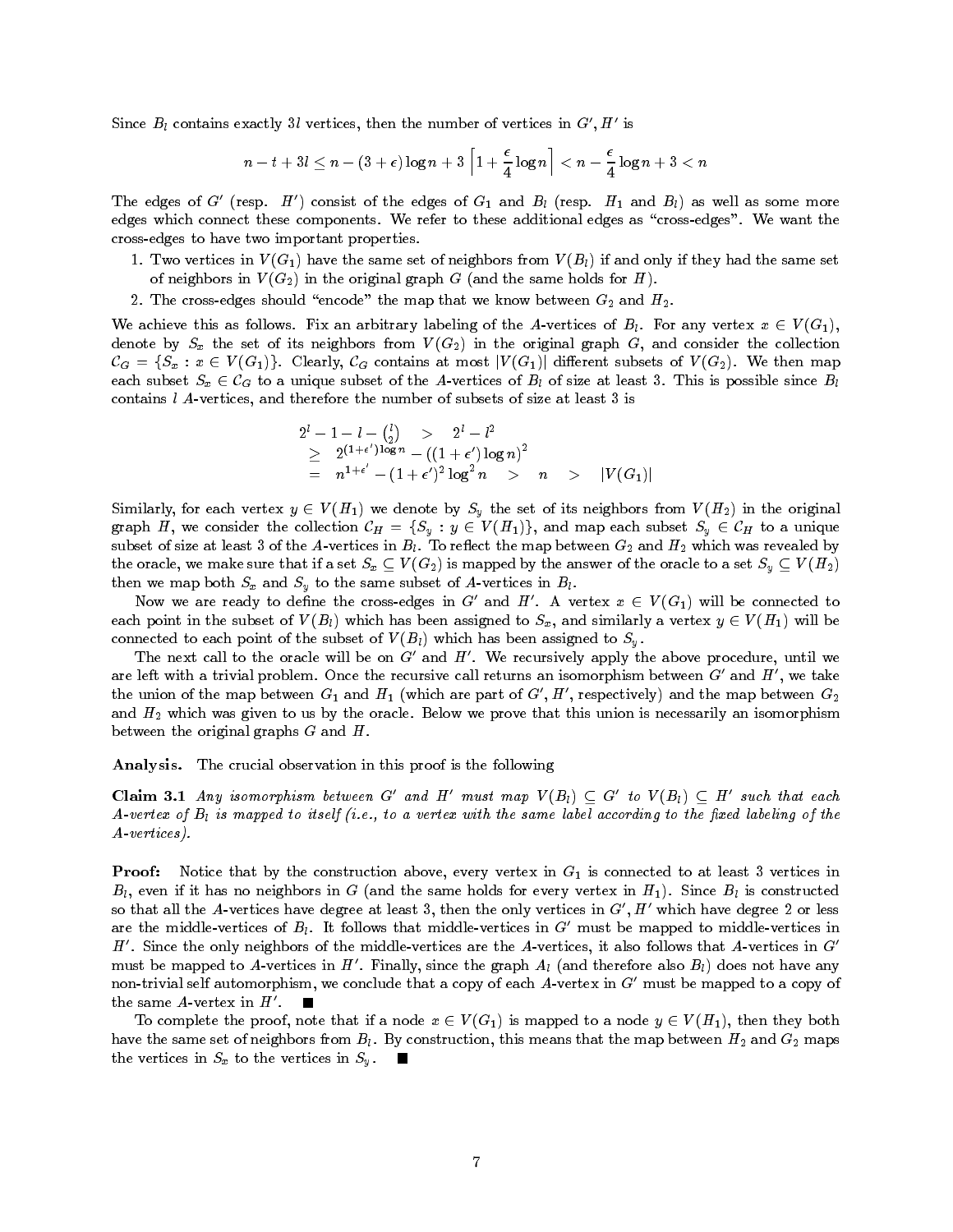Choosing between many maps. Originally, we came across this problem when we tried to construct a procedure that gives a partial solution to graph isomorphism. That procedure was supposed to offer a polynomial number of candidates, such that one of them was a correct partial solution. Let us show that this would be enough to achieve an algorithm for GI which is faster than the algorithms known today

Corollary Suppose we have access to an oracle that given two isomorphic graphs on m vertices outputs a polynomial number of maps and maps of maps in at least maps of some some of some some of some some some some one of the maps is part of an isomorphism between the graphs. Then we can solve the Graph Isomorphism problem for n vertex graphs by a aeterministic algorithms in  $n^{-(\infty\sigma-\nu)}$  time.

**Proof:** We use the same strategy as in the proof of Theorem 3. At each recursive level, after the call to the oracle on G and H we try to proceed with one of the maps  $\alpha_1, \ldots, \alpha_T$  returned by the oracle. We choose one of the maps  $\alpha_i$  and we construct G' and H' as above. If we succeed to construct an isomorphism between G' and H' then using  $\alpha_i$  to map  $V(G_2)$  to  $V(H_2)$  we obtain an isomorphism between G and H as in the proof of Theorem 3. If G' is not isomorphic to H' we try again with another  $\alpha_i$ .

Since we required that the oracle answers with maps on at least  $\epsilon$  fraction of the vertices at each call for some constant to be a recursive of the constant at each level we may have a constant at each level we may have to make  $T = n^{-(1-\epsilon)}$  recursive calls to our algorithm. Thus the running time of the algorithm will be  $n^{-(1-\epsilon)/2}$ 

### Shortest vectors in real lattices  $\overline{4}$

In this section we consider the problem of finding the shortest non-zero vector in an  $n$ -dimensional lattice. Throughout this section, an *n*-dimensional lattice L in  $R^m$  (where  $m > n$ ) is represented by a basis matrix  $B_{m \times n}$ , such that  $L = L(B) = \{Bx : x \in \mathbb{Z}^n\}$ . We also assume that all the "real numbers" which we deal with are represented with some finite precision, where the number of precision bits is polynomial in  $m$ . We then prove the following

Theorem For any sixt and continues and algorithm Encyclopedia and algorithm Encyclopedia and algorithm Encyclopedia ministic algorithm  $\text{Rec}_{sv}$  such that

- 1. If B is an  $m \times n$  real matrix, then  $B' = ENC_{s_v}(B)$  is an  $M \times m$  real matrix with  $M = \max\{2m, \lceil m^{1/\epsilon} \rceil \}$ (so  $B'$  is a generator matrix for an n-dimensional lattice in  $R^M$ ).
- 2. With probability  $1-2^{-m}$  (over the coins of  $\text{Enc}_{sv}$ ), the matrix B' has the following property: For any partial vector s' which contains  $\mathbb{M}^{\epsilon}$  entries in the shortest non-zero vector in  $L(B')$ , the output of  $\text{Rec}_{sv}(B, B', s')$  is the shortest non-zero vector in  $L(B)$ .

**Proof:** The strategy for generating B' from B is as follows: We set  $B' = TB$  where T is an  $M \times m$ transformation matrix with the following properties

- 1.  $\forall x \in R^m$ ,  $||Tx|| = ||x||$  (where  $|| \cdot ||$  denotes the Euclidean norm).
- 2. Every  $m \times m$  sub-matrix of T is non-singular.

Thus, B' is a basis for the lattice  $L(B') = \{TBx : x \in Z^n\} = \{Tp : p \in L(B)\}$ , and (by Property 1) the shortest hon-zero vector in this lattice is  $s = \pm s$ , where s is the shortest non-zero vector in  $L(D)$ . Any  $m$  entries in  $s$  can be viewed as a solution to the linear system of equations  $s_-=1\ s$ , where  $s_-$  is the  $m$ sub-vector of s' whose entries are known, and T' is the corresponding  $m \times m$  sub-matrix of T. By Property 2,  $I$  is non-singular, and thus we can reconstruct s from  $s$  .

It is therefore sufficient to show how to pick a transformation matrix  $T$  as above. For this, we use the following fact

**Fact 4.1** An  $M \times m$  matrix T satisfies Property 1 if and only if all the columns of T are orthogonal to each other and have norm one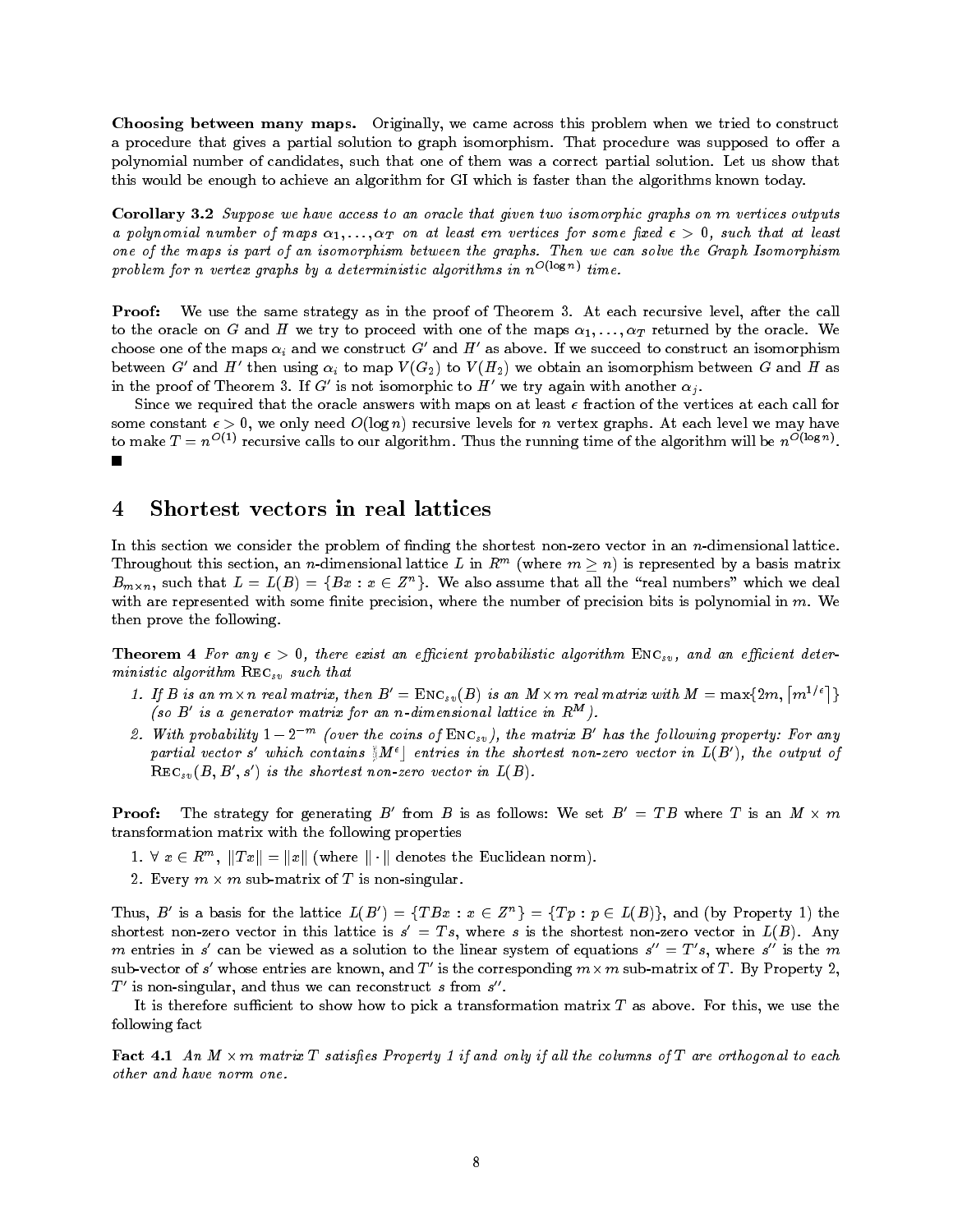## Proof omitted.

To pick the matrix T, we pick the columns of T one at a time with r-bit precision, where r is a parameter to be determined later. Throughout this process we maintain the invariant that after choosing  $k$  vectors, every  $k \times k$  sub-matrix is non-singular (with high probability).

For simplicity, in the description below we ignore the effect of rounding errors which result from working with finite precision. We briefly discuss these matters at the end of Appendix A. Also, below we assume that we have a polynomial time subroutine which on input  $(1^l, 1^r)$  returns a uniformly distributed point inside the *l*-dimensional unit sphere with r-bit precision. In this extended abstract we do not describe the implementation of such a subroutine. However, we use the following important fact

**Fact 4.2** Assume that the vector  $a = \langle \alpha_1 \dots \alpha_l \rangle$  is chosen uniformly at random in the l-dimensional unit sphere with r-bit precision. Then for every i we have  $Pr[\alpha_i = 0] < 2^{-r} \sqrt{l}$ .

## Proof omitted.

Picking the matrix T. Denote the columns of T by  $t_1, t_2, \ldots t_m$ . The first column  $t_1$  is chosen at random inside the M-dimensional unit sphere, and then scaled so that its Euclidean norm is one. After this choice, the invariant holds if none of the entries in this vector is zero. Using Fact 4.2, this happens with probability of at least  $1 - 2^{-r} M^{3/2}$ .

Assume now that we already picked columns t through tk- which satisfy the invariant To pick column  $t_k$ , we compute an orthonormal basis for the  $(M - k + 1)$ -dimensional subspace of  $R^M$  which is orthogonal to the vectors in this basis by b basis by this by  $M=N+1$  , the case waves when  $\eta$  picket with the vectors  $a = \langle \alpha_1, \ldots, \alpha_{M-k+1} \rangle$  inside the  $(M-k+1)$ -dimensional unit sphere and scale it so that its Euclidean norm is one. Finally, we set  $t_k = \sum \alpha_i b_i$ . The correctness of this construction follows from the proposition below

**Proposition 4.3** Assume that columns  $t_1 \nldots t_{k-1}$  satisfy the invariant that all the  $(k-1) \times (k-1)$  submatrices of them are nonsingular-term and that column terms above Then-terms above Then-terms above Then-terms above Thenmatrices of them are non-singular, and that column  $t_k$  is chosen by the proceaure above<br>of at least  $1-2^{-r}\sqrt{M} \binom{M}{k}$ , all the k  $\times$  k sub-matrices of  $t_1 \dots t_k$  are non-singular.

Proof: See Appendix A.

Using Proposition 4.3, we can now compute the precision we need to get a transformation matrix T with the desired properties. Notice that by construction,  $T$  must satisfy Property 1. It remains to compute the probability that it also satisfies Property 2. This probability can be lower-bounded as follows

 $Pr[Property 2 does not hold] \leq Pr[Invariant is violated]$ 

$$
\leq \quad \sum_{k=1}^m 2^{-r} \sqrt{M} \binom{M}{k} \quad < \quad m \cdot 2^{-r} \sqrt{M} \binom{M}{m} \quad < \quad 2^{\log m - r + (m + \frac{1}{2})\log M}
$$

Recall now that  $M = m^{1/\epsilon}$ , and so  $\log m - r + (m + \frac{1}{2}) \log M = -r + \log m(1 + \frac{m}{\epsilon} + \frac{1}{2\epsilon}).$  Therefore, if we set r med andere r med andere r med andere r med andere r med andere r med andere r med andere r med andere r and the contract of the contract of  $\log m\left(1+\frac{m}{\epsilon}+\frac{1}{2\epsilon}\right)\right]$  then we have Pr[Property 2 does not hold]  $< 2^{-m},$  as needed.

Discussion. There are a few points worth mentioning about the construction above.

Representation of partial answers. We stress that in the construction above we can get an arbitrarily small polynomial fraction of the entries in the shortest vector in  $L(B')$ . However, we must get all the bits in each of these entries. The above construction fails if instead we only get, say, some fraction of the bits in each of the entries. We do not know of any construction that solves this case.

Complex lattices. If we consider complex lattices, then we have a deterministic construction for the transformation matrix T . One can simply set M to be the first power of two which is larger than  $m^{1+\varepsilon}$ , and then take as T the first m columns of the  $M \times M$  FFT matrix. It is easy to verify that this matrix indeed satisfies Properties 1 and 2 over the complex numbers. This yields a similar theorem to Theorem 4, but with a deterministic construction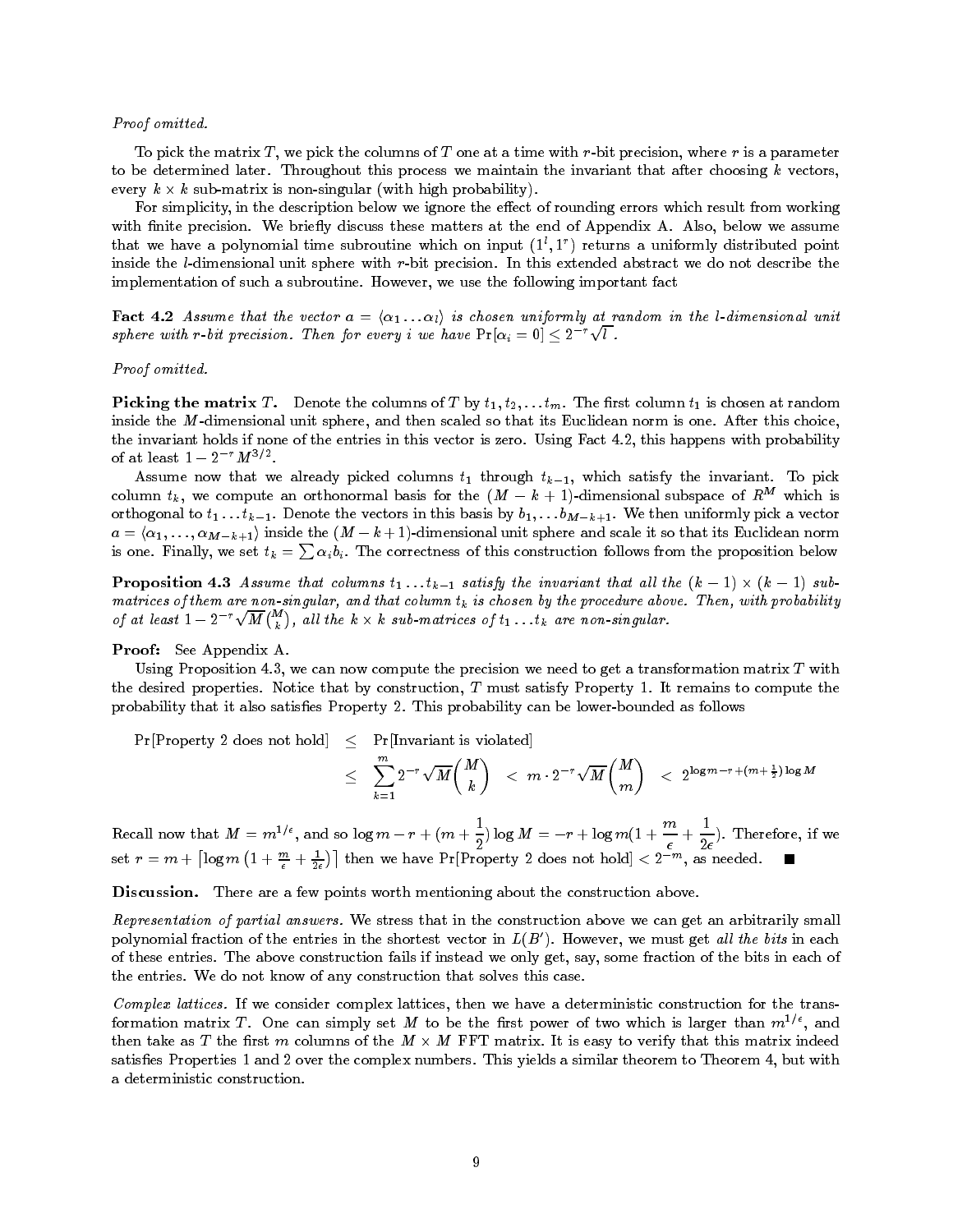# 5 Other  $N\mathcal{P}$ -complete problems

Our results for SAT (Theorem 1) allow to obtain similar results for other  $N\mathcal{P}$ -complete problems that SAT is reducible to via a reduction with certain properties. In many cases, a reduction from 3-SAT to a given language  $L$  constructs an instance of the given membership problem such that there is a simple projection from witnesses for membership in  $L$  to satisfying assignments of the corresponding formula. Our idea is to try to pad such reductions in a way that ensures that from any small fraction of a witness we can recover a sufficient part of a satisfying assignment of the corresponding formula.

We illustrate our arguments by a formal proof for Graph 3-Colorability.

the common theorem and any other common common probabilities and algorithm Encolous and algorithm Enco deterministic algorithm  $\text{Rec}_{3col}$  such that

- 1. If G is a graph over n vertices, then  $G' = ENC_{3col}(G)$  is a graph over  $N = n^{O(1)}$  vertices.
- 2. With probability  $1-2^{-n}$  (over the coins of  $\text{Enc}_{3col}$ ), the graph G' has the following property: If  $\pi'$ is any 3-coloring of  $N^{\frac{1}{8}+\epsilon}$  of the vertices in G' which can be extended to a full 3-coloring of G', then  $REC_{3col}$  (G, G,  $\pi$  ) is a 3-coloring of G.

Proof First we construct a formula using Cook s reduction from Colorability to SAT and we apply our Theorem I to construct a formula  $\varphi$  in  $m=n^{-(s)}$  variables with the property that from any  $m$ - $\prime$  -  $\prime$  bits of a satisfying assignment to  $\varphi$  we can reconstruct a satisfying assignment to  $\varphi$ . Next we use a padded version of the standard reduction from  $3-SAT$  back to  $3$ -Colorability [12, 8].

Recall that the original reduction constructs a graph on  $M = 6h + 2m + 2$  vertices, where h is the number of clauses and m is the number of variables in the formula. There are 6 vertices labeled by  $C_1, \ldots, C_6$ associated with the clause C, and 2 vertices labeled by the complementary literals  $x_i$  and  $\overline{x_i}$  associated with the variable  $x_i$ . There are two more vertices labeled TOP and GROUND. For each clause  $C$ , the 6 vertices are arranged in the graph to form triangles C C C and C C C connected to each other by an edge between C and C C and C and C and C C and C and C and C are each connected to one of the clause C and C and C The vertex C is always connected to the TOP All the pairs of complementary literals are connected by an edge, and each literal is connected to GROUND. This graph is 3-colorable if and only if the formula has a satisfying assignment. Moreover, it has the property, that only two colors can be used to color the vertices that are labeled by literals, since the third color is assigned to the Ground. From the colors assigned to the vertices labeled by the literals one directly gets a satisfying assignment to the formula

We pad the reduction as follows. We add  $\frac{1}{2}m^3-1$  extra copies of each variable and its negation, and add edges that connect each pair of complementary literals. As before, each vertex that is labeled by a literal is connected to GROUND. We denote the graph we obtain by G'. This graph has  $N = m<sup>4</sup> + 6h + 2$  vertices. Assume now that we are given a 3-coloring of  $N^{\frac{1}{8}+\epsilon}$  of the nodes. Since  $h \leq {m \choose 2} < r$  $\binom{m}{3}< m^3/6, \,\text{then}$ 

$$
N^{\frac{7}{8}+\epsilon} = (m^4 + 6h + 2)^{\frac{7}{8}+\epsilon}
$$
  
>  $m^{4(\frac{7}{8}+\epsilon)} = m^{3.5+4\epsilon}$   
>  $\frac{1}{2}m^{3.5+\epsilon} + m^3 + 2 > \frac{1}{2}m^{3.5+\epsilon} + 6h + 2$ 

Thus, among these  $N^{\frac{1}{5}+\epsilon}$  vertices of G' there must be at least  $m^{3.5+\epsilon}$  vertices which are labeled by literals. Since for each variable there are  $m^3$  vertices which are labeled by this variable (and its negation), then we learn the value of at least  $m^{3.5+\epsilon}/m^3=m^{\frac{1}{2}+\epsilon}$  of the variables. This gives us at least  $m^{\frac{1}{2}+\epsilon}$  bits of a satisfying assignment to  $\varphi$  , from which (by Theorem 1) we can construct a satisfying assignment to  $\varphi$ . Since Cook's reduction is witness preserving this gives us a 3-coloring of the original graph  $G$ .

We are able to prove results of the same type also for Vertex Cover and the Clique problem. We note that in the case of the Clique problem (and Independent Set), the proof is even more straightforward, we can use the standard reduction without padding

# Acknowledgments

We would like to thank Dan Boneh for useful discussions, Ran Raz for his help in the proof of Subsection 2.3, and Ronny Roth for valuable lessons on error correcting codes.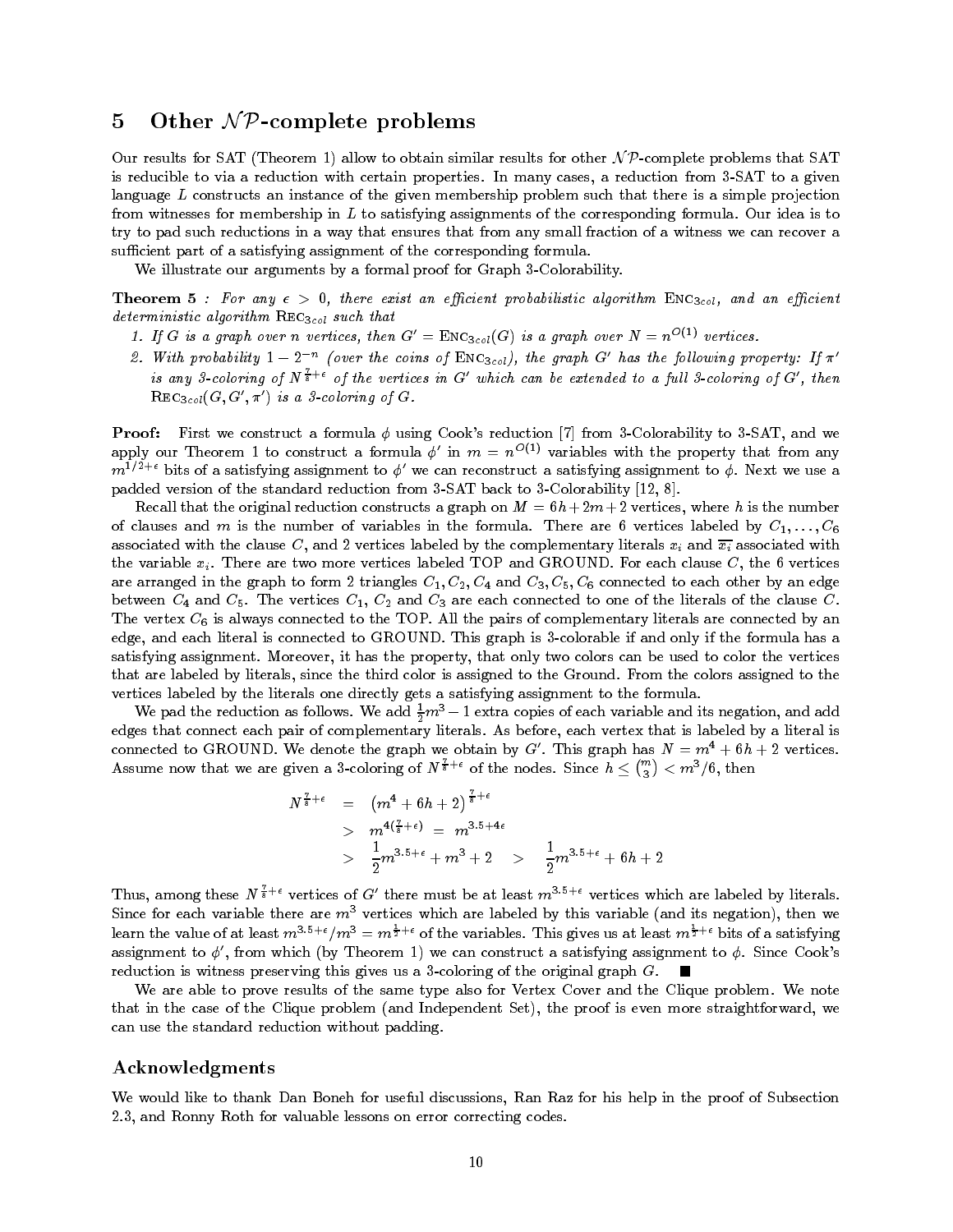While working on the SAT problem, we asked Sanjeev Arora about it. He suggested adding to standard probabilistically checkable proofs another layer of encoding, thus, obtaining resistance to erasure of an  $\epsilon$ fraction of the bits, for some small constant fraction  $\epsilon$ . It turned out eventually that the methods presented in this paper imply better results (see Theorems 1 and 2 above).

# **References**

- [1] N. ALON, Packing with Large Minimum Kissing Numbers, To appear in Siam Journal on Discrete Math
- [2] S. ARORA, Personal communication.
- S Arora and S Safra Probabilistic checking of proofs In Proc of rd IEEE Symposium on the Foundations of Computer Science",  $1992$ , pp. 2-13.
- [4] S. ARORA, C. LUND, R. MOTWANI, M. SUDAN, M. SZEGEDY, Proof verification and hardness of re <u>protestant in Problems In Processes</u> In Processes In Processes In Processes In Processes In Processes In Processes
- [5] W. B. ALEXI AND B. CHOR AND O. GOLDREICH AND C. P. SCHNORR, RSA/Rabin functions: certain parts are as hard as the whole, in  $SIAM$  J. Computing, 17:2, pages 194-209, 1988.
- [6] M. BLUM, S. MICALI, How to generate cryptographically strong sequences of pseudo-random bits, In  $SIAM$  J. Computing,  $13(4)$ : 850-863, 1984.
- S A Cook The complexity of theoremproving procedures In Proc rd ACM Symp on Theory of  $Computing$ , pages 151-158, 1971.
- [8] M. GAREY, D. JOHNSON, L. STOCKMEYER, Some simplified NP-complete graph problems, Theoretical Computer Science,  $1(1976)$ , pp. 237-267.
- [9] O. GOLDREICH, L. LEVIN, A hard-core predicate for all one-way functions, In Proc. 21st ACM Symp. on Theory of Computing, pages  $25-32$ , 1989.
- [10] J. JUSTESEN, A Class of Constructive Asymptotically Good Algebraic Codes, IEEE Transactions on Information Theory,  $18$  pp. 652-656, 1972.
- FJ MacWilliams NJA Sloane The Theory of ErrorCorrecting Codes- North Holland Ams terdam, 1977.
- [12] L. STOCKMEYER, Planar 3-colorability is NP-complete, SIGACT News  $5(3)$ , 1973, pp. 19-25.

### Proof of Proposition 4.3  $\mathbf{A}$

Below we prove that if we pick  $t_k$  according to the procedure above and consider the  $k \times k$  sub-matrix which is induced by taking only the first  $k$  entries in each vector, then the probability that this matrix is singular is is induced by taking only the first  $\kappa$  entries in each vector, then the probability that this matrix is singular is<br>at most 2<sup>-r</sup>  $\sqrt{M}.$  The same analysis holds for any other fixed sub-matrix, and so we obtain Proposi using the union bound

A technical lemma. We start by setting a few notations.

- If V is a linear space, then by  $\dim(V)$  we denote the dimension of V. If B is a matrix, then the rank of B is denoted rank $(B)$ .
- For any vector  $x \in R^M$ , denote by  $x[\cdots k]$  (resp.  $x[k+1\cdots])$ , the vector which is obtained by taking only the first k (resp. the last  $M-k$ ) entries of x. Similarly, if V is a set of vectors then we denote

 $V[\cdots k]$  is  $\{x[\cdots k] : x \in V\}$  and  $V[k+1 \cdots]$  is  $\{x[k+1 \cdots] : x \in V\}$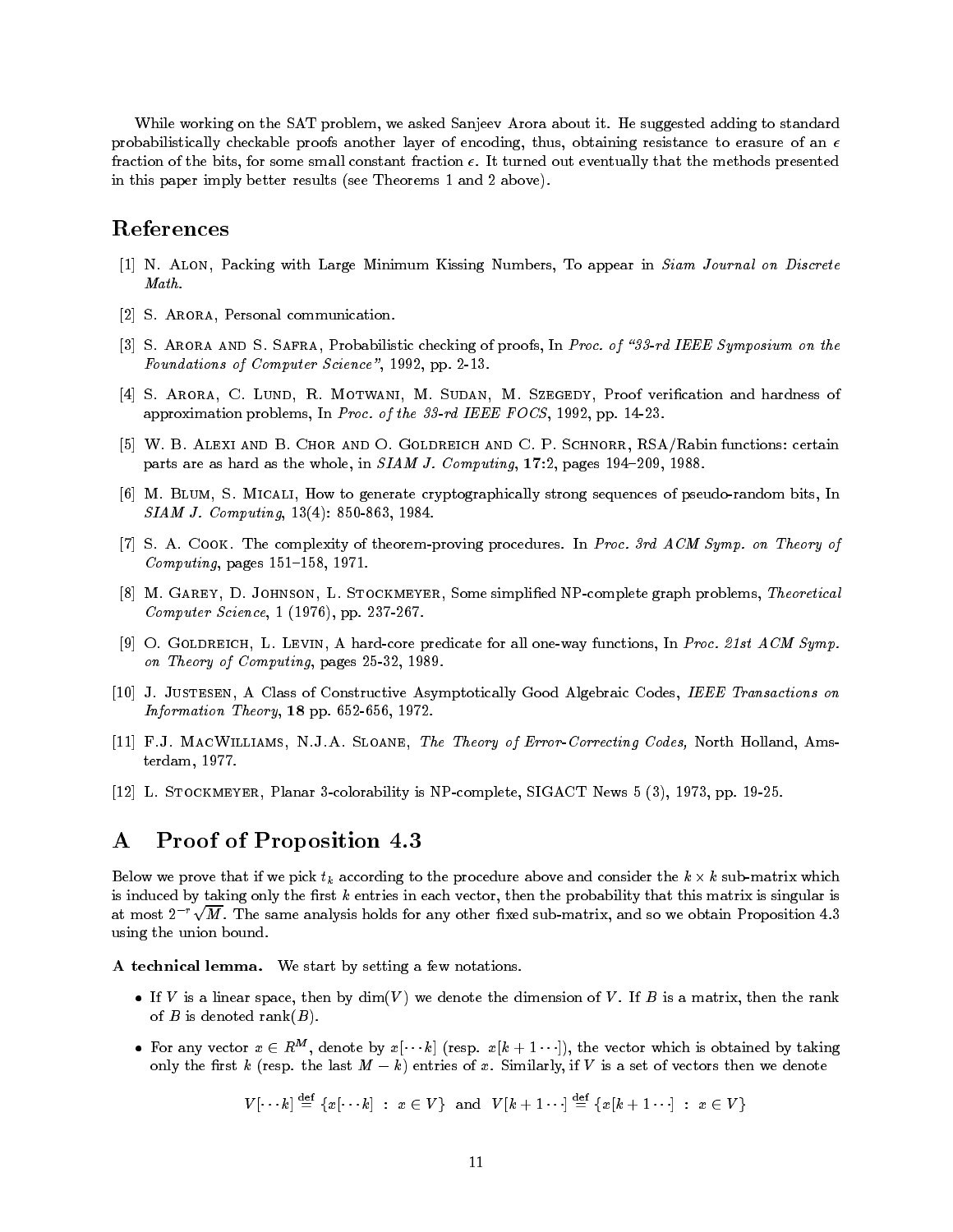

Figure 2: A basis of  $V^{\perp}$  in row-Echelon form. The dimension of  $V^{\perp}[\cdots k]$  equals the number of rows with non-zero entries in positions  $1 \ldots k$ .

The main technical lemma which we need in the proof is the following

**Lemma A.1** Let T be a  $M \times (k-1)$  real matrix, such that  $M \geq 2k-1$ . Denote the columns of T by  $t_1 \ldots t_{k-1}$ , and denote by  $V^{\perp}$  the  $(M-k+1)$ -dimensional subspace which is orthogonal to  $t_1 \ldots t_{k-1}$ . If  $T$ satisfies the invariant that no  $(k-1) \times (k-1)$  sub-matrix of T is singular, then  $\dim(V^{\perp}[\cdots k]) = k$ .

(Recall that  $V^{\perp}$  itself is a subspace of  $R^{M}$  of dimension  $M-k+1$ . The lemma asserts that if we only consider the first  $\kappa$  entries in each vector in  $V^-$ , then the induced subspace of  $R^+$  has dimension  $\kappa$ .)

**Proof:** Since  $V^{\perp}[\cdot \cdot \cdot k] \subset R^k$  then clearly  $\dim(V^{\perp}[\cdot \cdot \cdot k]) \leq k$ . We now show that also  $\dim(V^{\perp}[\cdot \cdot \cdot k]) \geq k$ . Let  $B = \{b_1...b_{M-k+1}\}$  be a basis for  $V^{\perp}$ , and assume that B is in row-Echelon form (i.e., it was obtained by taking any basis of  $V^{\perp}$ , putting it in an  $(M - k + 1) \times M$  matrix and applying Gaussian elimination to<br>the rows of this matrix). We depict the general form of B in Figure 2.<br>Denote by d the index  $(d \in \{1 \dots M - k + 1\})$  su the rows of this matrix). We depict the general form of  $B$  in Figure 2.

Denote by d the index  $(d \in \{1 \dots M-k+1\})$  such that the vectors  $b_1, \dots, b_d$  contain at least one non-zero entry in positions we contains the vectors  $u_{\pm 1},\ldots,$   $u_{t-k+1}$  contains  $\cdots$  and  $\cdots$  in the vectors  $\pm$  and a basis of  $V^{\perp}$ , then  $B[\cdots k]$  spans the space  $V^{\perp}[\cdots k]$ . However, since only the vectors  $b_1,\ldots,b_d$  contains non-zero entries in locations 1...k, then the vectors  $b_1[\cdots k], \ldots, b_d[\cdots k]$  alone span the space  $V^{\perp}[\cdots k]$ . Finally, since  $B$  is in row-Echelon form, then these vectors are linearly independent. We therefore conclude that

$$
d = \dim(V^{\perp}[\cdots k])\tag{1}
$$

construction the vectors bad independent the vectors bad in the vectors of the vectors are linearly independent the<br>The vectors of the vectors of the vectors of the vectors of the vectors of the vectors of the vectors of t only zeros in locations k and they are all orthogonal to ttk- It follows that if we only consider entries  $k + 1 \ldots M$  in these vectors, we get

$$
b_{d+1}[k+1\cdots], \ldots, b_{M-k+1}[k+1\cdots] \text{ are linearly independent} \tag{2}
$$

and

$$
b_{d+1}[k+1\cdots], \ldots, b_{M-k+1}[k+1\cdots] \text{ are orthogonal to } t_1[k+1\cdots], \ldots, t_{k-1}[k+1\cdots] \tag{3}
$$

Below we denote by U the subspace of  $R^{M-k}$  which is spanned by  $b_{d+1}[k+1\cdots], \ldots, b_{M-k+1}[k+1\cdots],$ and let  $U^{\perp}$  denote the subspace orthogonal to U. Equation (2) implies that  $\dim(U) = (M - k + 1) - d$ , and therefore

$$
\dim(U^{\perp}) = (M - k) - (M - k + 1 - d) = d - 1 \tag{4}
$$

Finally, consider the matrix  $T[k+1\cdots]$ . This is the  $(M-k)\times (k-1)$  sub-matrix of T, containing the vectors  $t_1[k+1\cdots], \ldots, t_{k-1}[k+1\cdots].$  Since  $M-k > k-1$ , then this matrix contains some  $(k-1)\times (k-1)$ sub-matrices (which are also sub-matrices of  $T$ ). By the premise of Lemma A.1, these sub-matrices must be non-singular, and therefore the rank of  $T[k+1\cdots]$  must be exactly  $k-1$ . On the other hand, Equation (3)